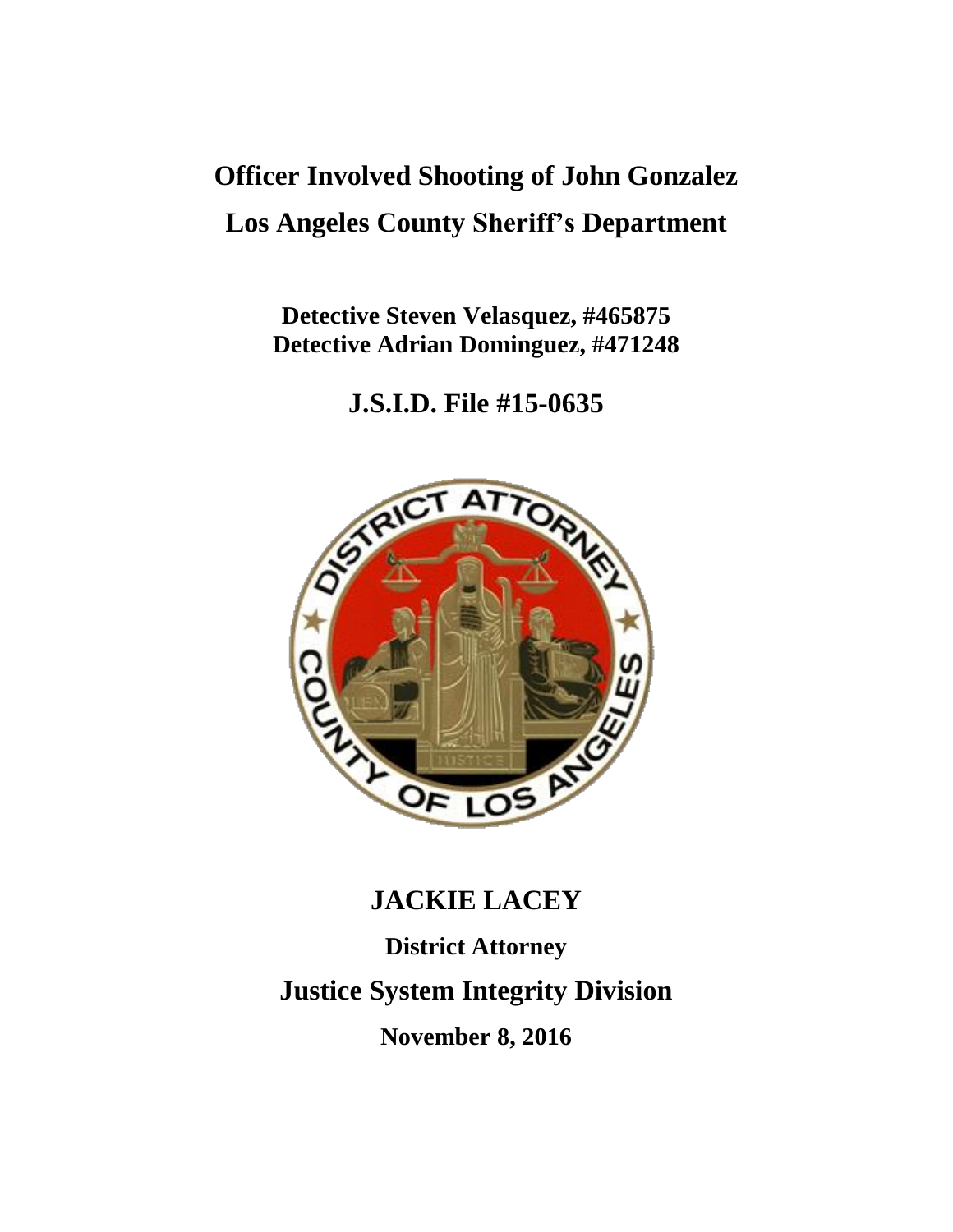#### **MEMORANDUM**

- TO: CAPTAIN STEVEN KATZ Los Angeles County Sheriff's Department Homicide Bureau 1 Cupania Circle Monterey Park, California 91755
- FROM: JUSTICE SYSTEM INTEGRITY DIVISION Los Angeles County District Attorney's Office
- SUBJECT: Officer Involved Shooting of John Gonzalez J.S.I.D. File #15-0635 L.A.S.D. File #015-16025-0453-013
- DATE: November 8, 2016

The Justice System Integrity Division of the Los Angeles County District Attorney's Office has completed its review of the December 1, 2015, fatal shooting of John Gonzalez by Los Angeles County Sheriff's Department (LASD) Detectives Adrian Dominguez and Steven Velasquez. It is our conclusion that Detectives Dominguez and Velasquez acted in lawful self-defense and defense of others.

The District Attorney Command Center was notified of this shooting at 7:47 p.m. on December 1, 2015. The District Attorney Response Team responded to the location of the shooting where they received a briefing and walk-through of the scene.

The following analysis is based upon reports prepared by the LASD and supplemental material requested by the District Attorney's Office and provided by LASD. The voluntary statements of Detectives Dominguez and Velasquez were considered as part of this analysis.

### **FACTUAL ANALYSIS**

On December 1, 2015, LASD Detectives Steven Velasquez and Adrian Dominguez, who were assigned to the "OSS" unit, were working together and serving subpoenas for upcoming court cases.<sup>1</sup> Dominguez was driving a black Ford Crown Victoria which had no external law enforcement markings and Velasquez was riding in the passenger seat. Both Velasquez and Dominguez were wearing standard LASD uniforms but were not equipped with duty belts or ballistic vests.

 $\overline{\phantom{a}}$ <sup>1</sup> "OSS" is an acronym for Operation Safe Streets which is the LASD's anti-gang unit.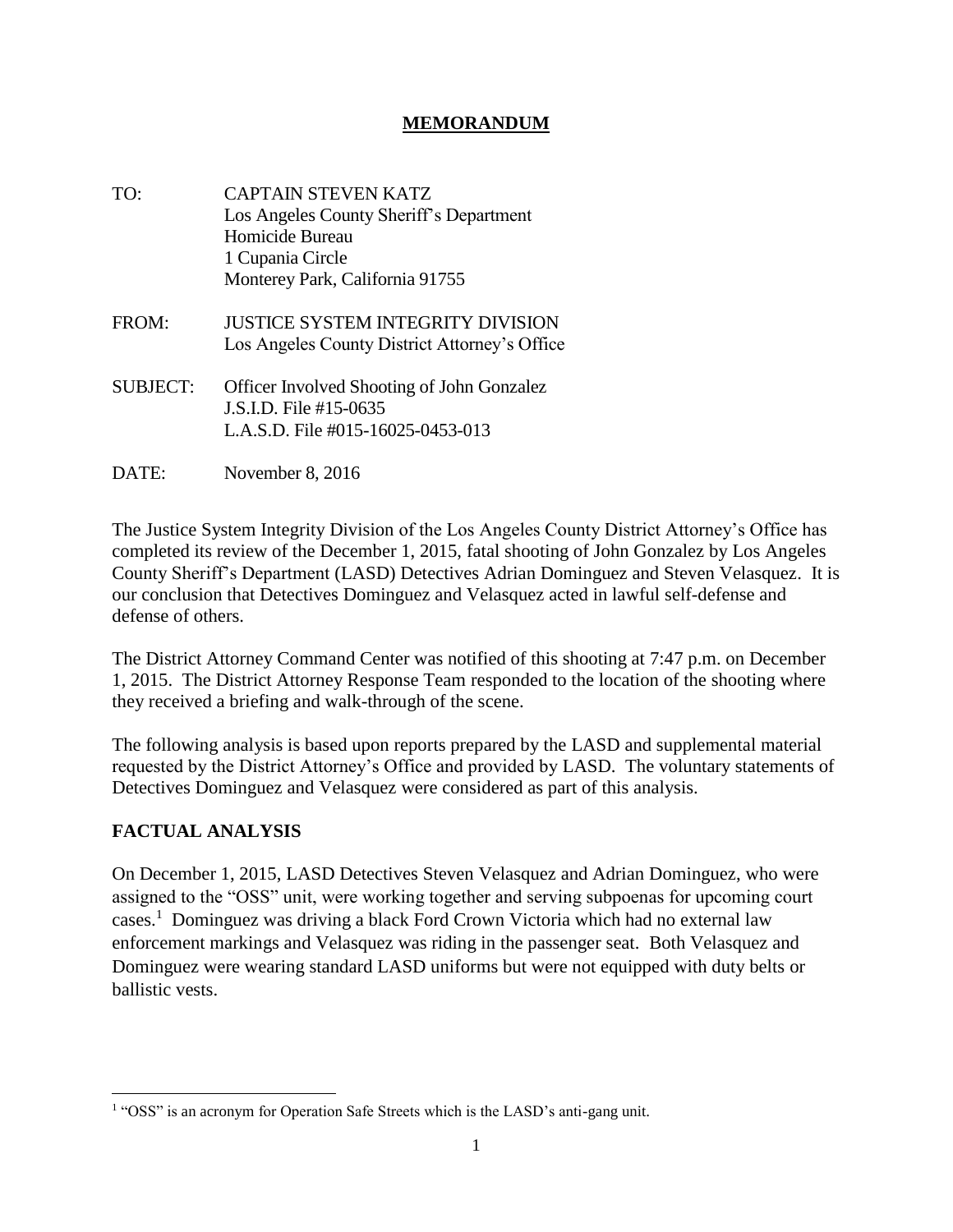### **Detective Dominguez's Statement**

Dominguez was driving an unmarked vehicle southbound on Pioneer Boulevard just south of Imperial Highway when he observed two men, later identified as John Gonzalez and Jobani Meza, walking northbound on the sidewalk on the western edge of Pioneer Boulevard. Gonzalez and Meza were walking side by side and were both wearing baggy clothing, including grey sweatshirts, and Dominguez recognized that the men were potential "Nightcrawlers" gang members. Dominguez and Velasquez simultaneously commented to one another that Gonzalez and Meza appeared to be holding something near their waistbands and that they were going to stop them.<sup>2</sup> Dominguez pulled the vehicle to the right, angling his vehicle toward the sidewalk where Gonzalez and Meza were walking. He did not activate any of the vehicle's emergency equipment. As soon as he stopped the vehicle he could see that Meza had a silver handgun in his hand as he began running northbound on the Pioneer Boulevard sidewalk.

Once Dominguez observed Meza run with the silver handgun in his hand, he intended to give chase when he heard Velasquez yell something about a gun to Gonzalez. Dominguez looked over and saw Gonzalez facing Velasquez while Gonzalez was "fiddling with" a gun in his hand near his waistband. Dominquez stated, "He was going to shoot my partner. I know he was. He didn't run; he stood there to engage us." Dominguez fired two shots at Gonzalez who immediately fell down. After Dominguez fired the two shots, he focused his attention toward Meza who had dropped his gun and laid down on the street. Dominguez secured Meza's hands with the straps of a backpack worn by Meza because he did not have any handcuffs.

### **Detective Velasquez's Statement**

Velasquez was riding as a passenger in a car being driven by Dominguez. They were traveling south on Pioneer Boulevard when he saw two men on the sidewalk walking toward them. Velasquez told Dominguez that they should contact the men. Dominguez pulled the car to the curb and he saw the two men each pull a gun from his waistband. As the car stopped, Velasquez saw Meza run northbound away from him but Velasquez focused his attention on Gonzalez because he did not run, but was "fumbling" with his gun as Velasquez was exiting the passenger side of the car. Velasquez stated that he yelled "drop the gun" two or three times and saw Gonzalez gain control of his gun and take a "combat stance" where he did not extend his arms but was instead "pointing it from his waistband." Velasquez said that when Gonzalez did not drop the gun he believed Gonzalez was going shoot at him so he fired three to four rounds at Gonzalez.

### **Physical Evidence**

The detective's unmarked LASD Crown Victoria was stopped on Pioneer Boulevard facing southbound and angled with the passenger side toward the west curb. Gonzalez was lying on an asphalt driveway just west of Pioneer Boulevard and just behind and to the west of the LASD vehicle. There were two expended 9mm shell casings to the driver's side rear of the Crown

<sup>&</sup>lt;sup>2</sup> Both detectives stated that Meza and Gonzalez were walking in a way that indicated to them that they were carrying "a weapon or other contraband" but neither explicitly stated that he saw or otherwise knew for certain that the men were armed.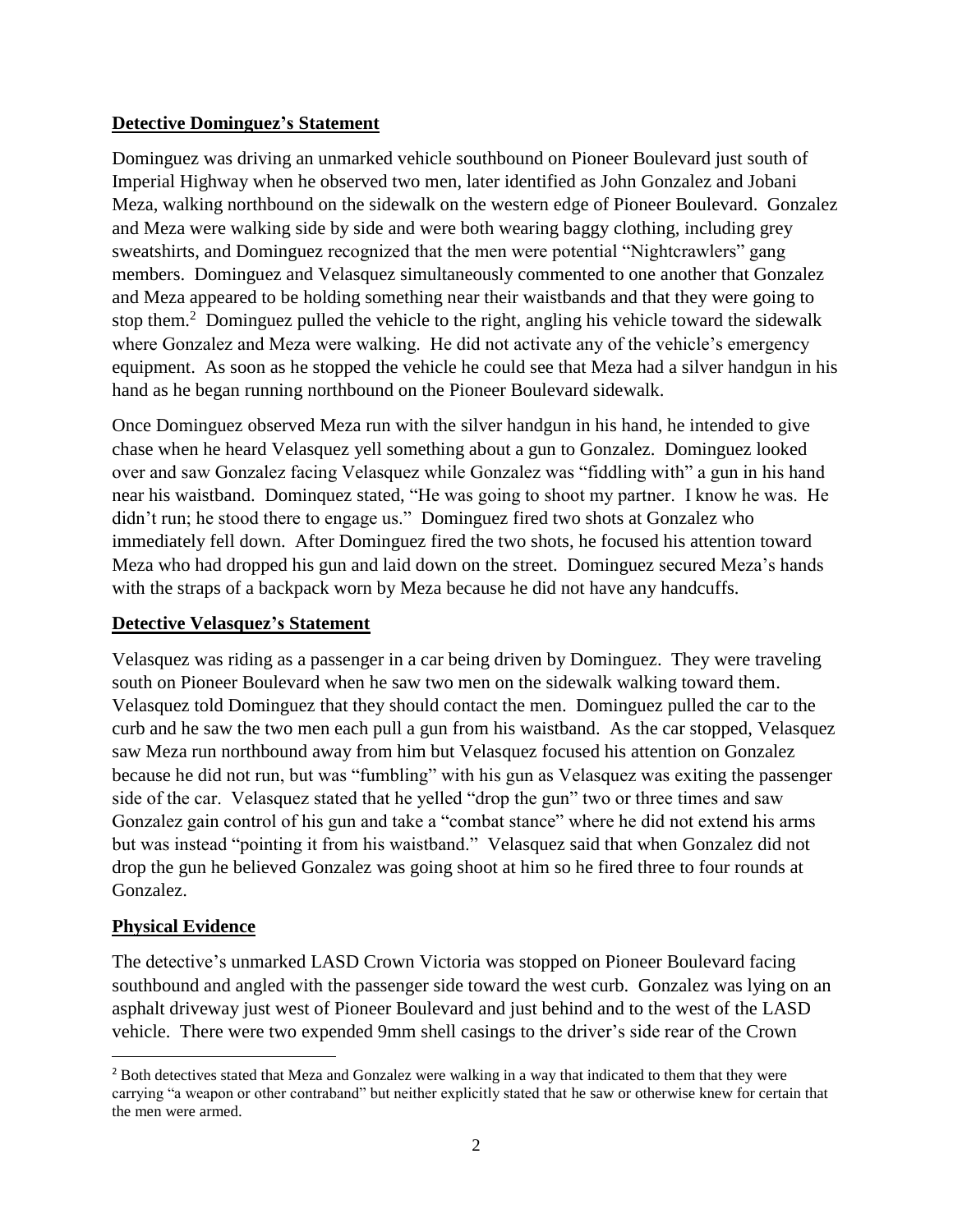Victoria and three expended 9mm shell casings on the passenger side of the vehicle; one on the passenger seat and two in the gutter next to the open passenger side door. A black "High Point" 9mm handgun was found on the ground about ten feet from Gonzalez and a silver revolver was located to the rear of the Crown Victoria on the sidewalk.<sup>3</sup> Three apparent bullet strike marks were discovered on the walls surrounding the property to the west of the shooting scene; two were on the wall which runs east to west along the north property line of a parking lot, and one on an east facing wall.

Based on the location of the shell casings recovered at the scene, and confirmed by the examination of the detectives' firearms, Dominguez fired twice and Velasquez fired three times. Gonzalez was struck twice by bullets fired from Velasquez's gun and he died at the scene. An autopsy was conducted and Dr. J. Daniel Augustine, the coroner assigned to conduct the autopsy, concluded that Gonzalez suffered a gunshot wound to his front, right, lower abdomen and that the bullet travelled front to back and right to left. The second gunshot entered Gonzalez's back and traveled back to front, left to right, and upward. Dr. Augustine opined that the cause of death was "multiple gunshot wounds."

The semi-automatic handgun recovered next to Gonzalez's body was examined by an LASD firearms expert. The cartridge which was recovered from the chamber of the firearm was observed to have a firing pin strike on the primer. This mark is consistent with the trigger of the firearm being pulled; however, the cartridge did not discharge.<sup>4</sup>

#### **Video Evidence**

Two surveillance cameras captured a portion of the event. Both cameras show Meza and Gonzalez walking northbound, side by side on the west sidewalk of Pioneer Boulevard. The Crown Victoria approaches quickly and stops almost immediately next to Gonzalez and Meza in an area which is obscured by bushes and a business sign. Although the critical moments surrounding the shooting are obscured, as soon as the car comes to a stop Meza can be seen sprinting north on the sidewalk and a moment later Gonzalez is seen tumbling to the ground.<sup>5</sup> Dominguez then emerges from behind the Crown Victoria and quickly walks off camera in the direction where Meza ran. The entire event, from the arrival of the patrol car to the time Gonzalez has been shot and is on the ground, lasts approximately seven seconds.

#### **Civilian Witness Statements**

The shooting occurred next to a two story apartment building and the building was canvassed for witnesses. Many people were interviewed and said that they heard several gunshots in quick

<sup>&</sup>lt;sup>3</sup> The firearms possessed by both Meza and Gonzalez were fully loaded and had not been discharged when they were recovered.

<sup>&</sup>lt;sup>4</sup> A "misfire" occurs when the trigger of a firearm is pulled but the cartridge fails to discharge; usually because the primer or powder in the cartridge failed to ignite. Although it is impossible to determine when the trigger of Gonzalez' firearm was pulled, a misfire would render the firearm inoperable until the user ejected the faulty cartridge, making it unlikely that a failed attempt to shoot the firearm was made earlier without an effort to clear the fault.

<sup>&</sup>lt;sup>5</sup> The cameras are situated behind a fence and approximately 120 feet from the scene of the shooting. The quality of the footage is limited by poor lighting and a white fence which creates reflections that limit the cameras' resolution.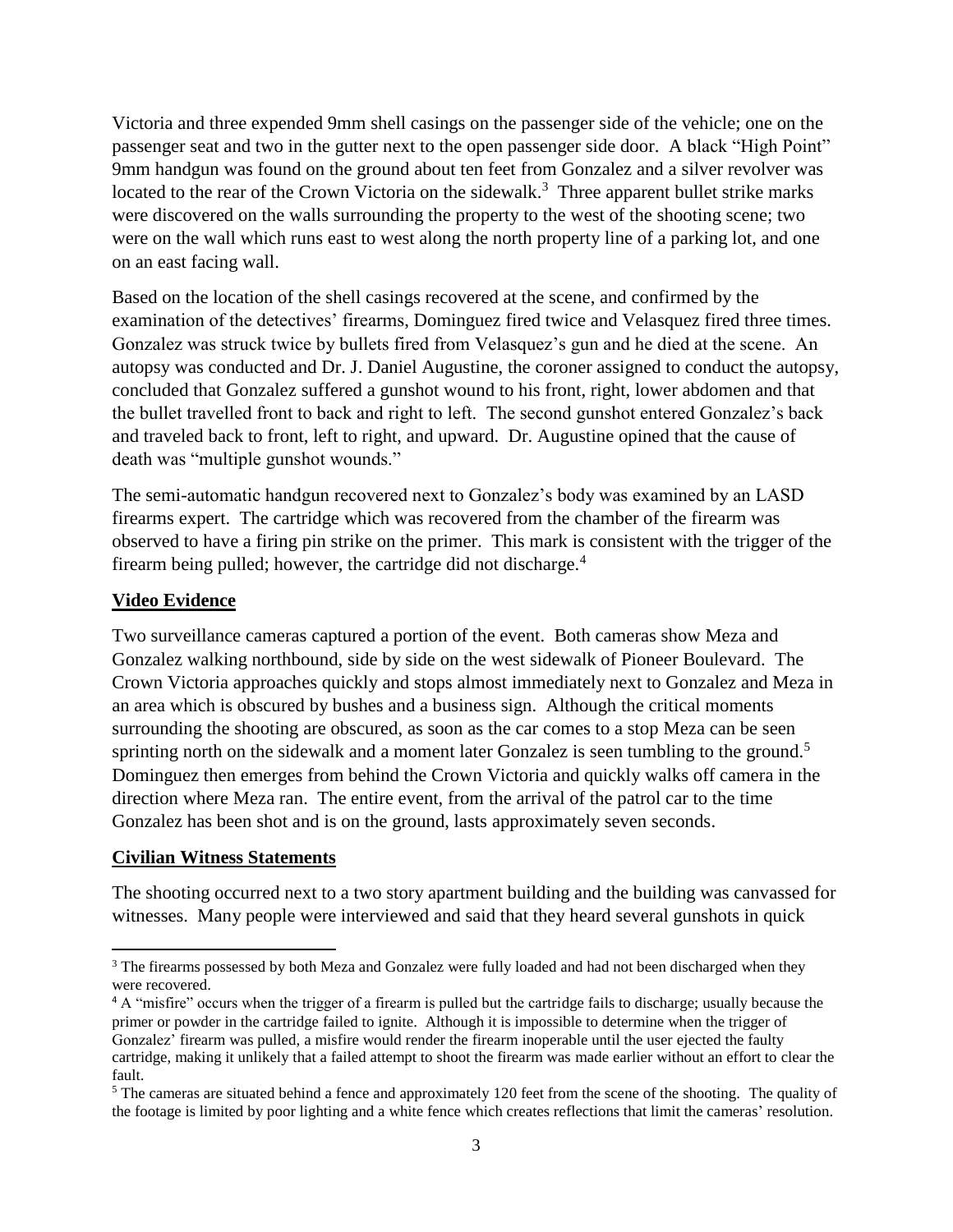succession but did not see anything; however, there were two people who saw part of the incident. Andreah Samiado told detectives that she heard shots, went to her window and saw only one deputy who was standing next to the Crown Victoria with his gun drawn giving commands to someone outside of her field of view when he fired one round northbound. She stated that this shot was not fired at Gonzalez, who was already on the ground.<sup>6</sup> Rodney Barnes, who was working security across the street from the shooting, described the deputies "exchanging gunfire" with two subjects and that the deputies "did what they had to do."

#### **Jobani Meza's Statement**

Meza was interviewed and told detectives that both he and Gonzalez were armed with handguns as they were walking on Pioneer Boulevard when a car stopped quickly. He said he ran not knowing who was in the car and heard three or four quick gunshots quickly thereafter. When he heard the gunshots he looked back and saw the uniform of one of the deputies, tossed his gun and got down on the ground. One of the deputies was shouting "don't move" and Meza said, "Okay, just don't shoot me." Meza admitted both he and Gonzalez had handguns and described his gun as a chrome six shot .38 special and Gonzalez's gun as a black semiautomatic.

### **LEGAL ANALYSIS**

A killing which is legally justified is a lawful killing. The potential legal justifications include self-defense and defense of another. Penal Code sections 197, 198; CALCRIM No. 505.

California law permits the use of deadly force in self-defense or in the defense of others if it reasonably appears to the person claiming the right of self-defense or the defense of others that he actually and reasonably believed that he or others were in imminent danger of great bodily injury or death. Penal Code § 197; People v. Randle (2005) 35 Cal.4th 987, 994 (overruled on another ground in People v. Chun (2009) 45 Cal.4th 1172, 1201); People v. Humphrey (1996) 13 Cal.4th 1073, 1082 (1996); *See also*: CALCRIM No. 505. In protecting himself or another, a person may use all the force which he believes reasonably necessary and which would appear to a reasonable person, in the same or similar circumstances, to be necessary to prevent the injury which appears to be imminent. CALCRIM No. 3470.

"The reasonableness of the particular force used must be judged from the perspective of a reasonable officer on the scene, rather than with the 20/20 vision of hindsight." Graham v. Connor (1989) 490 U.S. 386, 396. "The calculus of reasonableness must embody allowance for the fact that police are often forced to make split-second judgments—in circumstances that are tense, uncertain, and rapidly evolving—about the amount of force that is necessary in a particular situation." Id*.* at 396-97. The test for whether an officer's actions were objectively reasonable is "highly deferential to the police officer's need to protect himself and others." Munoz v. City of Union City (2004) 16 Cal.Rptr.3d 521, 540.

<sup>&</sup>lt;sup>6</sup> This statement is contradicted by the physical and video evidence. Crime scene technicians accounted for every round fired by the detectives and none were fired in a northerly direction as described by Samiado. Additionally, Dominguez moved northbound immediately after the shooting to secure Meza and would have been north of her field of view, and in Velasquez' line of fire, by the time she made her observations.